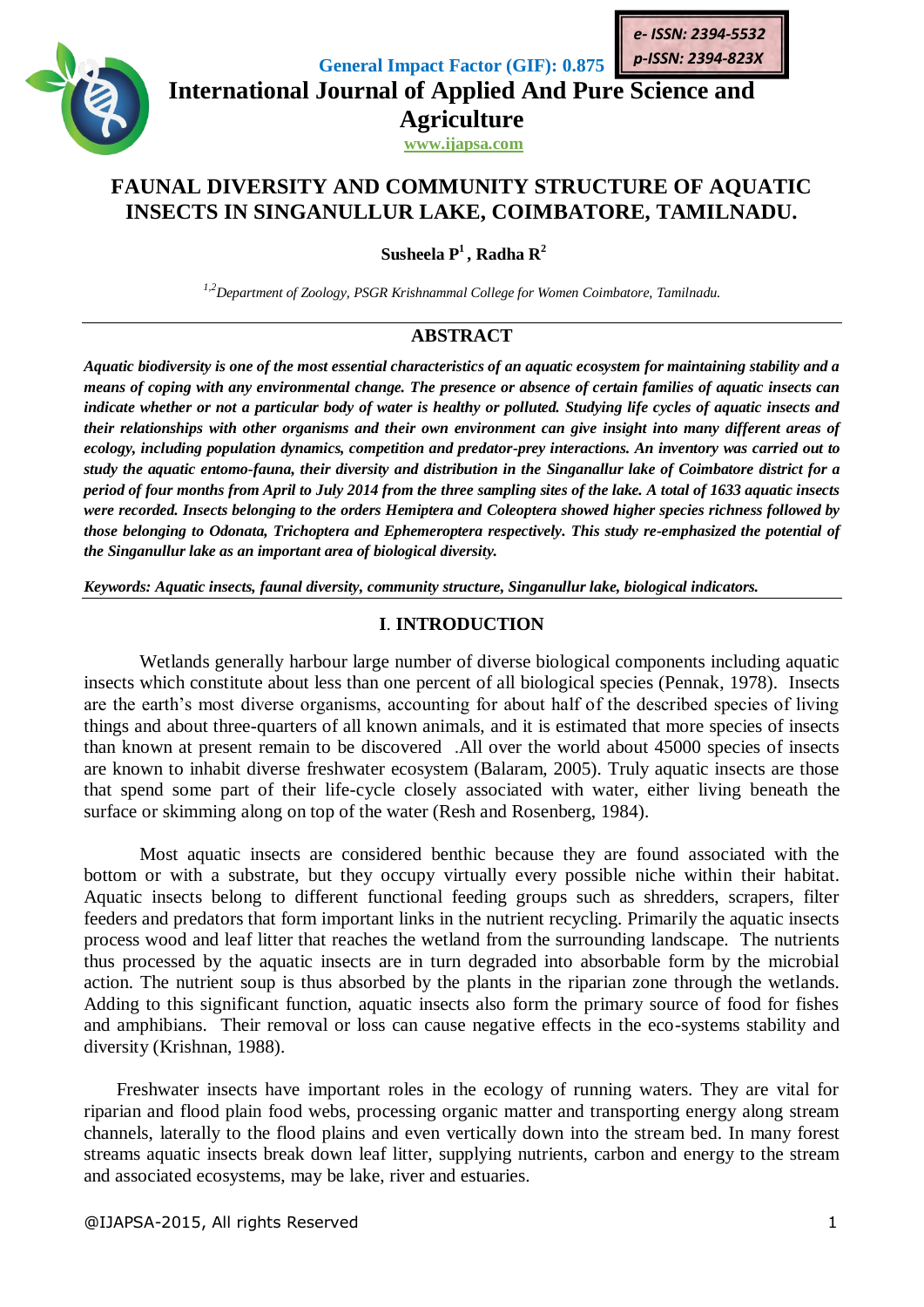Around 5000 species of aquatic insects are estimated to inhabit the inland wetlands of India, represented predominantly by mayflies (Ephemeroptera), dragonflies (Odonata) and caddiesflies (Tricoptera) (Subramanian and Sivaramakrishnan, 2007a). Some recent studies in the field of aquatic entomology have been carried out by Sharma and Rai (1991), Sivaramakrishnan et al. (1995, 1996, 2000), Thirumalai (1999), Anbalagan et al. (2004), Subramanian and Sivaramakrishnan (2005), Anbalagan and Dinakaran (2006), Dinakaran and Anbalagan (2007). Aquatic insects of West Bengal has been investigated by Bhattacharya and Gupta (1991), Srivasatava and Sinha (1995), Bal and Basu (1994a,b), Biswas et al. (1995a,b), Biswas and Mukhopadhyay (1995), Choudhury and Chattopadhyay (1997), Bhattacharya (2000), Pal et al. (2000),Alan(1995)Saha et al. (2007).Due to the importance of aquatic organisms in environmental impact studies and biomonitoring of freshwater habitats, there is an urgent need for comprehensive study of the biodiversity of aquatic insects in Singanullur lake in Coimbatore. Therefore the present study was carried out to investigate the aquatic insect assembly in Singanullur lake, Coimbatore.

#### **II. MATERIALS AND METHODS**

This study was carried out with objective of accessing the insect diversity in the Singanallur lake of Coimbatore district. The study site is situated in Coimbatore at [10° 59'46" N 77° 01'11" E](http://tools.wmflabs.org/geohack/geohack.php?pagename=Geography_of_Coimbatore¶ms=11.0161_N_76.971_E_) at an approximate altitude of 470m near Singanallur. Coimbatore is an important industrial city in the southern part of India, ranking eleventh in terms of population. Coimbatore is located at a distance of 500Kms from the state capital Chennai. The city is traversed in the middle by river Noyyal. The area of the water body is 288 acres with maximum depth of 13.95 feet and storage capacity of 52.27 M.cft.

The study was carried out in the Singanallur lake of Coimbatore district for a period of four months from April to July 2014 .A total of three different sampling sites were selected for this study (Figure 1). Two types of sampling strategies were adopted for each site. One is systematic sampling, which is undertaken in the riffle areas employing 1m x 1m quadrates by telescopic nets and D frame aquatic net. The second method used was random survey, which was carried out in selected habitats best suited for collecting insects. The specimens were observed and identified up to the best possible taxonomic level in the field using appropriated keys (Dudgeon, 1999;Merritt and Cummins, 1988; Subramanian and Sivaramakrishnan, 2007; Thirumalai,1999.

#### **III.RESULTS**

 As a result of this study, about 1633 aquatic insects belonging to 6 orders, 13 families were collected from the Singanallur Lake. The insects belonging to the orders Hemiptera, Coleoptera, Diptera, Odonata, Trichoptera, and Ephemeroptera were collected,identified and their habitat and characteristic features were studied.

#### **Order Ephemeroptera**

#### **Mayfly** (Family: Baetidae )

Habitat of Nymph: Fresh running water of ponds and streams.

Characteristics: Distinguished from other nymphs by seven pairs of gills along the abdomen.

Oxygen is absorbed from water. Nymphs generally have three tails attached to the end of the abdomen. Wing pads are visible on the nymph. Nymphs feed on live and decaying vegetation. Nymphs are a common food source for trout and other fish. Mayfly nymphs require 4 to 10 ppm of dissolved oxygen for survival.Nymphs are up to 2.5 cm long. They have three pairs of segmented legs with one claw at the end of each leg.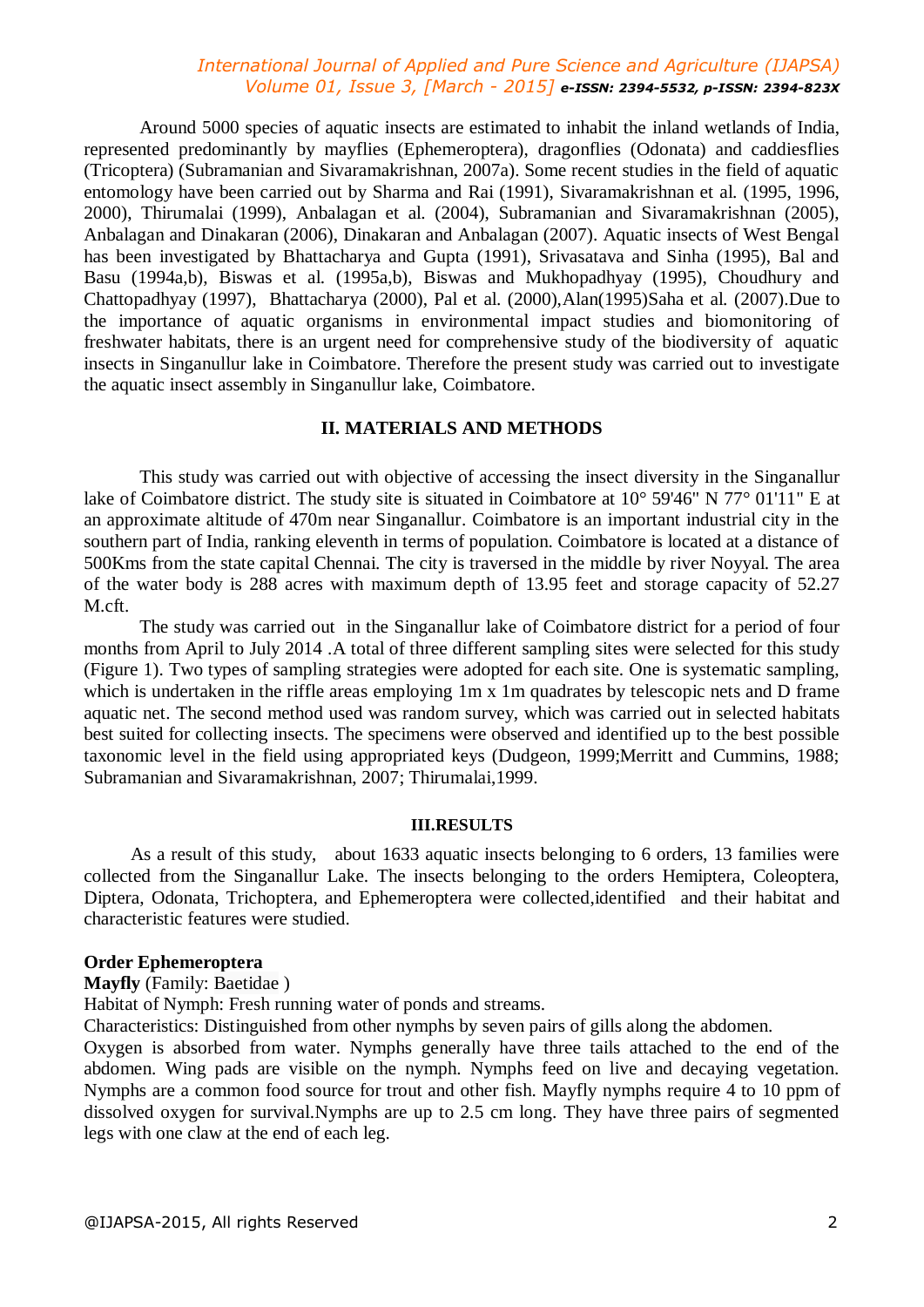# **Order Odonata**

### **Damselfly** (Suborder: Zygoptera)

Habitat of Nymph: Ponds, marshes, and slow moving streams.

Characteristics: In the same order as dragonflies and similar to dragonflies but generally smaller and more delicate. Distinguished by large compound eyes with nearly  $360^{\circ}$  vision in both the nymph and adult stage. Nymphs have "lips" hinged in two places with grasping pincers on the end for catching prey. Brown and green bodies tend to provide camouflage and allow the nymph to blend in with the aquatic habitat of plants and pond bottoms. Three leaf-like gills at the base of the abdomen obtain oxygen. Damselfly nymphs require 4 to 8 ppm of dissolved oxygen for survival. Damselfly nymphs can be distinguished from dragonfly nymphs by a narrow body with three gills extending in a tripod formation at the end of body. The three pairs of legs are long and spindly. Nymphs are predators and feed on mollusks, other insects, crustaceans, worms, and small fish. Nymphs are a food source for some fish.

### **Dragonfly** (Suborder:Anisoptera)

Habitat of Nymph: Ponds marshes and slow moving streams.

Characteristics: Distinguished by large compound eyes with nearly 360-degree vision in both the nymph and adult stage. Nymphs have "lips" hinged in two places with grasping pincers on the end for catching prey. Brown and green bodies tend to provide camouflage and allow the nymph to blend in with the aquatic habitat of plants and pond bottoms. Gills inside the abdomen obtain oxygen. Water drawn into the abdomen and through the gills is expelled to propel the nymph through the water. Dragonfly nymphs require 4 to 8 ppm of dissolved oxygen for survival. They have three pairs of segmented legs on upper part (thorax) of body. Dragonfly larvae can be distinguished from damselfly larvae by a wide to oval abdomen that

may end in wedge shaped extensions. Nymphs are predators and feed on mollusks, other insects, crustaceans, worms, and small fish. Nymphs are a food source for some fish.

# **Order Hemiptera**

### **Giant Water Bug (** Family: Belostomatidae)

Habitat: Ponds and slow moving streams.

Characteristics: The Giant Water Bug gets oxygen through a snorkel like breathing tube that extends to the water surface. They have three pairs of jointed legs. The front pair has a modified hook for catching and holding prey. Giant Water Bugs may be up to 8 cm in size. True predators in the aquatic environment, Giant Water Bugs will attack prey that are 20 times larger in size.

### **Backswimmer** (Family: Notonectidae)

Habitat: Ponds, running water of streams and intertidal marshes.

Characteristics: Backswimmers have middle and hind legs covered with long swimming hairs like water boatman but swim on their back.

### **Water Scorpion** (Family: Nepidae)

Habitat: Ponds and slow moving streams.

Characteristics: Water Scorpions get oxygen through long breathing tubes at the base of the abdomen. They look more like sticks than like insects. They are up to 10 cm in length. They have three pairs of jointed legs. The front pair has a set of single hooks for capturing and holding prey.

### **Water Boatman (**Family: Corixidae)

Habitat: Ponds, running water of streams and intertidal marshes.

Characteristics: Water Boatmen have middle and hind legs covered with long swimming hairs.They eat decaying matter as well as other animals. Because they rely on atmospheric oxygen many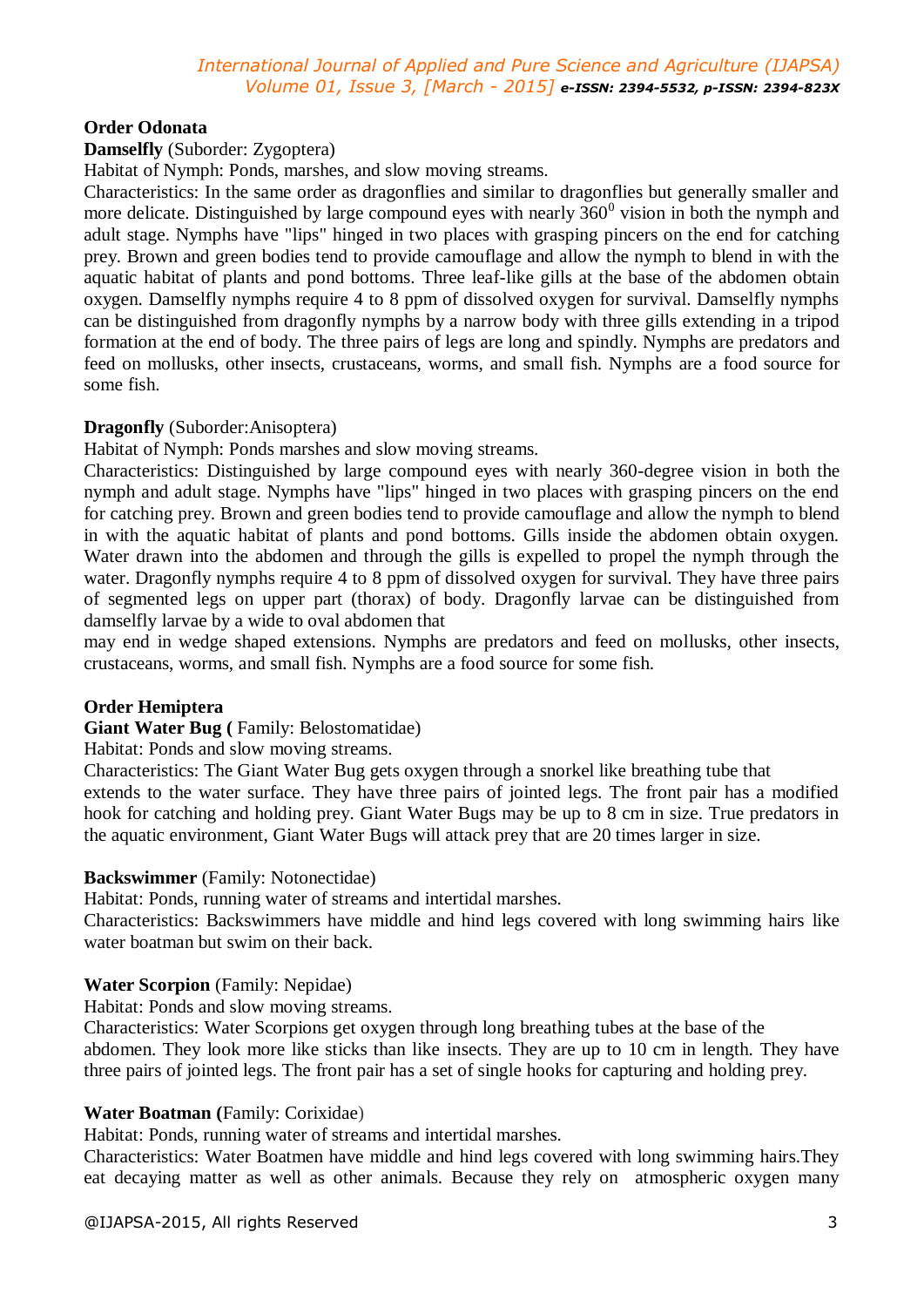species are tolerant of pollution and can live in oxygen-poor environments. Atmospheric oxygen is trapped as an air bubble beneath microscopic hairs.

#### **Water Strider** (Family: Gerridae)

Habitat : Ponds and slow moving streams.

Characteristics: Water striders appear to skate across the water surface. Their legs can pick up vibrations of other organisms. Oxygen is absorbed by spiracles or specialized holes in their skin surface.

#### **Order Trichoptera**

**Caddisfly** (Family:Lepidostomatidae)

Habitat of Larvae: Streams and ponds

Characteristics: Many caddisfly larvae can be recognized by soft bodies which are covered by tube like cases that the larvae build from twigs, leaves, grasses, pebbles and sand grains. Some larvae do not build cases where the current is not strong such as ponds. Larvae maybe up to 4 cm in length. They have three pairs of segmented legs on the upper - middle part of the body and two small fleshy extensions at the end of the abdomen that end in a small hook. Filamentous gills may be present on the underside or the end of the abdomen. They have a characteristic motion know as the "Caddisfly Dance" of wiggling back and forth and up and down. Different species have different feeding habits. Some live on dead leaves and decaying

matter, others feed on plants, and some prey on other organisms. Oxygen is absorbed through the body surface. Larvae and the pupae are common food sources for trout and other fish.

#### **Order Coleoptera**

Water beetle (Family: Dytiscidae)

Habitat : It inhabits in dense vegetation, at the edges of lakes or in non-flowing waters and deep ponds.

Characteristics: *Dytiscus latissimus* is one of the largest representatives of the predaceous diving beetles of the genus [Dytiscus.](http://en.wikipedia.org/wiki/Dytiscus) It can reach a length of about 38–44 millimetres (1.5–1.7 in). The species is usually easy to recognize by the extensions on both sides of the shield. The [elytra](http://en.wikipedia.org/wiki/Elytra) and the pronotum are dark brown with yellow sides. The head is black, while the [legs](http://en.wikipedia.org/wiki/Arthropod_leg) are yellow. The male's wing cases are shiny, while those of the female are finely grooved. This voracious predator hunts a wide variety of prey, including other [insects,](http://en.wikipedia.org/wiki/Insect) [tadpoles,](http://en.wikipedia.org/wiki/Tadpole) and small [fish.](http://en.wikipedia.org/wiki/Fish) Before they dive, they collect air bubbles in their wing cases which goes through the spiracles.

Water Scavenger beetle(Family: Hydrophilidae)

Habitat : Mostly aquatic; Some adults are scavengers and feed on dead plant and animal material, others are predatory. Larvae often predatory. Some terrestrial species feed on various decaying matter and associated maggots.

Characteristics: Clubbed antennae, metasternal spine are present, hind legs move alternately. Carry a bubble of air on their abdomen and their heads do not hang down like the Dyticids.Aquatic forms may superficially resemble Dysticidae but can be easily distinguished by antennae. Many have keeled sterna. The adults come up for air head first, and move hind legs alternately (Dysticidae come up for air tail first and move hind legs together, like oars)

#### Burrowing Water beetle(Family: Noteridae)

Habitat : Found around plants, burrowing through ponds and marsh substrate.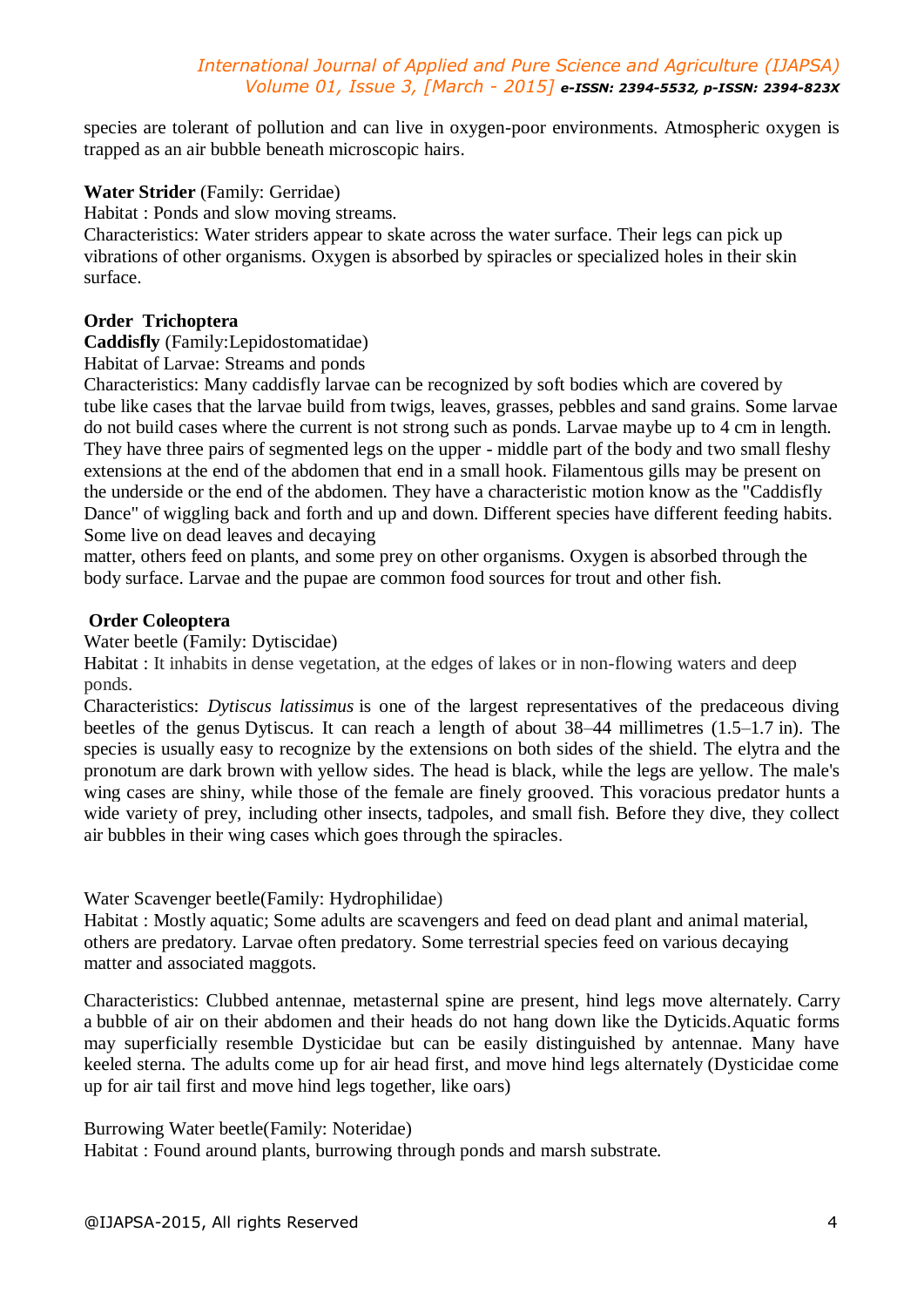Characteristics: Distinct noterid platform - plate between the second and third pair of legs,Smooth oval bodies, Brown to dark reddish in color,Legs are short and stout adapted for digging.Mandibles have enlarged molar portion. Tergites are not flat, expanded projections. Members of Noteridae tend to be broadest near the base of the pronotum and they are relatively convex dorsally and ventrally flattened

## **Order Diptera**

**Midges** (Family: Chironomidae)

Habitat of Larvae: Bottom sediments of lakes, ponds, or streams.

Characteristics: Larvae are up to 1.5 cm in length. Larvae bodies are usually thin, slightly curved,and segmented. They have one pair of tiny fleshy prolegs below the head and one

pair at the back end. The end sometimes has tiny tufts or extensions. They feed on smaller larvae, decaying matter, and microorganisms. They are an important component of the aquatic food web. Larvae are a food source for fish. Typically,midge larvae live in the bottom sediments of lakes and streams. Midges can tolerate levels of dissolved oxygen of less than 4 ppm.

#### **IV.DISCUSSION**

The present study recorded six orders-Diptera, Coleoptera, Hemiptera, Odonata, Ephemeroptera and Trichoptera. A total of 1633 aquatic insects belonging to the orders Hemiptera, Coleoptera, Diptera, Odonata, Trichoptera, and Ephemeroptera were collected from April –July 2014 from the three sampling sites of the lake. The variations on the total number of individuals collected among the maximum number of insect were observed during April 2014. Table 1 shows that Hemiptera ranked first with the large population of individuals (943).The orders followed by Hemiptera were Coleoptera (353), Odonata (156), Trichoptera (70),Diptera(66) and Ephemeroptera (45)respectively. Table.2 show the quantity of insects captured by each of the three insect sampling methods namely D-frame, insect telescopic net and hand picking. It was found that maximum insect capture occurred with the D-frame net followed by telescopic insect net and hand picking method.

Insects have the broad range of adaptation and can survive in the extreme environmental conditions, prevailing at high altitudes, so as to counteract the unfavourable effects of the whole complex. Thus insects in general are particularly suited for monitoring landscape change because of their abundance, species richness, ubiquitous occurrence and importance in the functioning of natural ecosystems.( Chetri *et al;*1995), The Class Insecta also has several members, even within one taxon (Hymenoptera) that operate at different trophic levels, therefore providing varied, sensitive indication of changes. Various groups of macro invertebrates have been used in monitoring of water quality and disturbance, the Ephemeroptera and Placoptera groups are particularly sensitive. Mayflies are used for monitoring the water quality. Aquatic insects generally have narrow thermal requirements and vary considerably between species and life stages of the same species.

 Aquatic insects are probably best known for their ability to indicate about the water quality in a particular environment. The present base line study reveals that the pollution sensitive taxa , Hemiptera is maximum and this emphasizes the importance of regular monitoring of the lake. Further research has to be carried out regarding the assessment of water quality parameters based on type and number of species present, because pollution status of water bodies are expressed in biological and physiochemical parameters.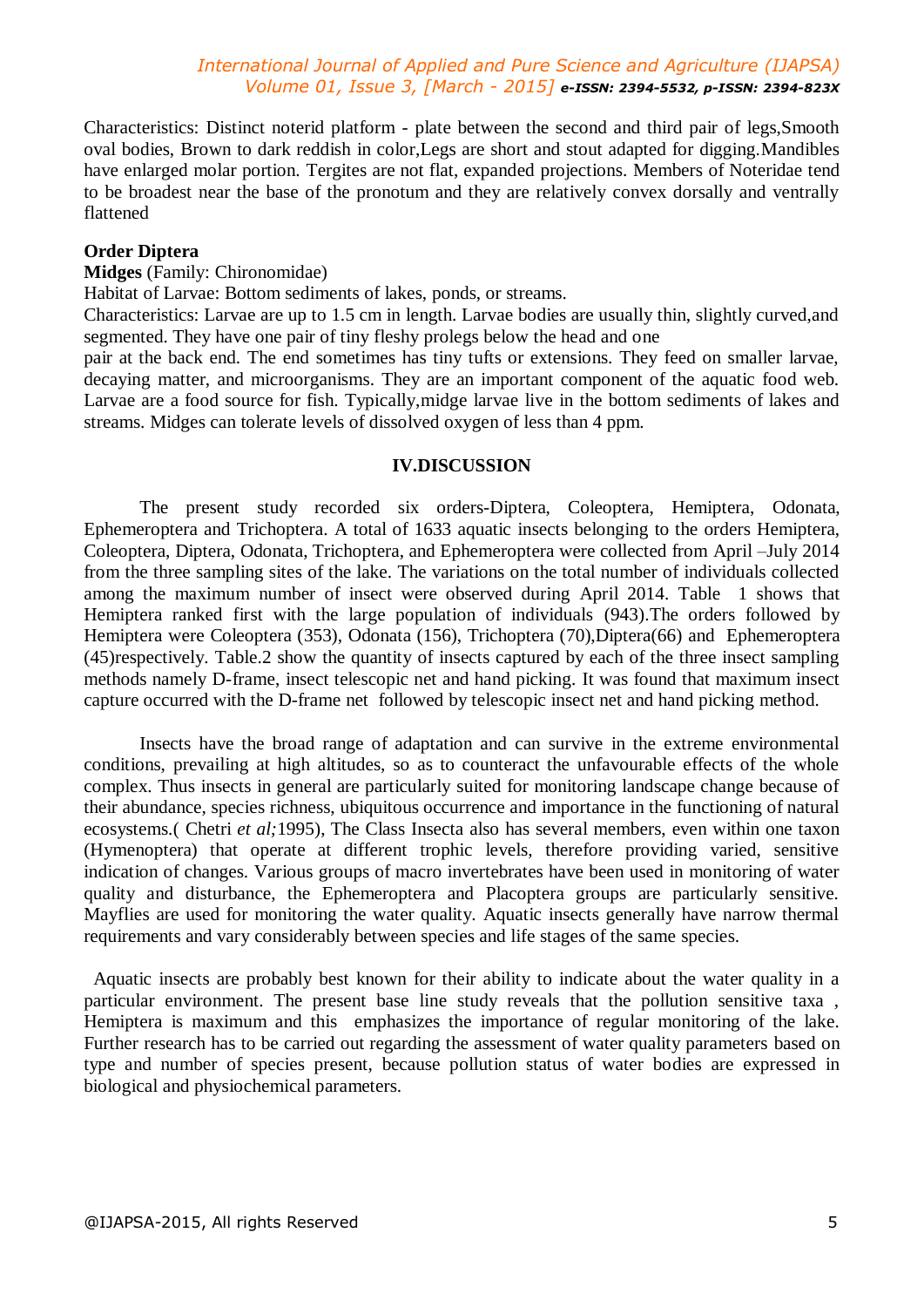#### **BIBLIOGRAPHY**

- [1] Allan, J.D. 1995. Stream Ecology, Structure and Function of Running Waters. Chapman and Hall, London.
- [2]Anbalagan, S, B. Kaleeswaran and C. Balasubramanian.2004. Diversity and Trophic categorization of aquatic insects of Courtallam hills of Western Ghats. *Entomon*., **29,** 1- 6
- [3] Anbalagan, S. and S. Dinakaran.2006.Seasonal variation of diversity and habitat preferences of aquatic insects along the longitudinal gradient of the Gadana river basin, South-West Ghats, (India). *Acta Zoologica Bulgarica* **58**, 253-264 .
- [4] Chetri, G., M.S. Sheikh, J. Kalita & A. Dutta.1997. Population abundance of aquatic insects in Deepar Beel Assam. *Insect Environment* **3(1)**: 14–15.
- [5] Daly, H.V., J.T. Doyen and A.H. Purcell.1998. Introduction to Insect Biology and Diversity. Oxford University Press, New York.
- [6] Dinakaran, S. and S. Anbalagan.2007. Anthropogenic impacts on aquatic insects in six streams of south Western Ghats. *J. Insect Science*, **7,** 1-7.
- [7] Khan, R.A. and L.K. Ghosh.2001. Faunal diversity of aquatic insects in freshwater wetlands of South Eastern West Bengal. Z.S.I. Kolkata. p. 104.
- [8] Pal, S., S.R. Dey, D.K. Bhattacharya, S.K. Das and N.C. Nandi.2000. Macrophyte preference and insect diversity of freshwater wetlands in south-eastern Bengal. Diversity and Environment, Proc. Nat. Seminar on Environ. Biol. (Eds.: A.K. Aditya and P. Haldar). Daya Publishing House, Delhi. pp.165-169..
- [9] Peckarsky, B.L., P.R. Fraissinet, M.A. Penton and D.J. Conklin. 1990. Freshwater Macroinvertebrates of Northeastern North America. Cornell University Press, Ithaca, NY.
- [10] Pennak, R.W., 1989. Fresh-Water Inverteb rates of the United States: Protozoa to Mollusca. 3rd Edn., John Wiley and Sons Inc., New York.
- [11] Resh, V.H. and D.M. Rosenberg, 1984. *The Ecology of Aquatic Insects*. Praeger, New York.
- [12] Saha, N., G. Aditya, A. Bal and G.K. Saha.2007. Comparative study of functional response of common hemiptran bugs of east Calcutta wetlands, India. *International Review of Hydrobiology*, **92**, 242-257.
- [13] Sharma, U.P. and D.N. Rai.1991. Seasonal Variations and species diversity of coleopteran insects in a fish pond of Bhagalpur. *J. Freshwater Biol*., **3**, 241-246.
- [14] Sivaramakrishnan, K.G., H.J. Morgan and R.H. Vincent.1996.Biological assessment of the Kaveri river catchment, South India, and using benthic macroinvertebrates: Applicability of water quality monitoring approaches developed in other countries. *Int. J. Ecol. Environ. Sci*., **32**, 113-132.
- [15] Sivaramakrishnan, K.G., K. Venkataraman, R.K. Moorthy, K.A. Subramanian and G. Utkarsh.2000.Aquatic insect diversity and ubiquity of the streams of the Western Ghats, India. *J. Indian Inst. Sci*., **80,** 537-552.
- [16]Sivaramakrishnan, K.G., K. Venkataraman, S. Sridhar and M. Marimuthu.1995. Spatial patterns of benthic macroinvertebrate distributions along river Kaveri and its tributaries (India). *Int. J. Ecol. Environ. Sci*., **21**, 141- 161.
- [17]Subramanian, K.A. and K.G. Sivaramakrishnan.2005.Habitat and microhabitat distribution of stream insect communities of the Western Ghats. *Curr. Sci*., **89**, 976-987.
- [18]Thirumalai, G.1999. In: Aquatic and semi-aquatic heteroptera of India, *Indian Association of Aquatic Biologists, Hyderabad*, **7**, 74.